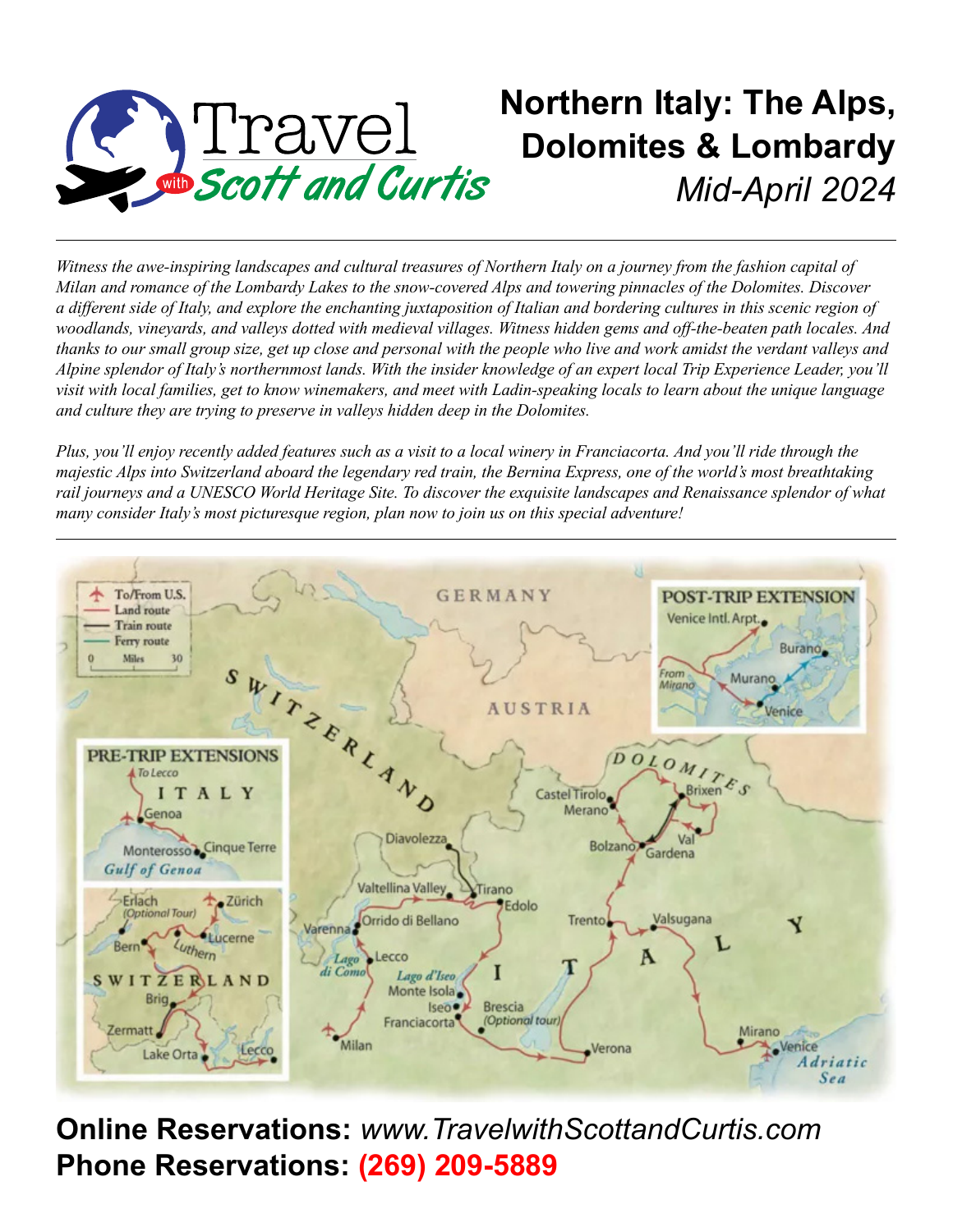#### **Snapshot Itinerary: Northern Italy: The Alps, Dolomites & Lombardy**

**Travel Dates:** *Mid-April 2024*

**Day 1 – Depart U.S.**

**Day 2 – Arrive Milan, Italy • Transfer to Lecco**

**Day 3 – Explore Lecco**

**Day 4 – Explore Milan**

**Day 5 – Explore Orrido di Bellano • Visit Varenna • Transfer to Tirano**

**Day 6 – A Day in the Life in the Valtellina Valley**

**Day 7 – Bernina Red Train to Switzerland • Home-Hosted Dinner**

**Day 8 – Overland to Lake Iseo • Franciacorta vineyard and winery tour**



**Day 9 – Lake Iseo • Montisola • Optional Brescia tour**

**Day 10 – Transfer to Trento • Visit Verona**

**Day 11 – Explore Trento**

**Day 12 – Overland to Bressanone (Brixen) • Visit Tyrol Castle or Castel Presule and Merano**

**Day 13 – Bolzano • Controversial Topic: Foreigners in their own country with one German and one Italian speaking citizen of Bolzano • Optional Plose Mountain tour**

**Day 14 – Ladin Valleys • Nature hike with a Ladin resident • Bressanone**

**Day 15 – Valsugana • Apple orchard experience • Venetian countryside**

**Day 16 – Return to U.S.** 

**COVID-19 UPDATE:** Your health and safety is our #1 priority. In partnership with our travel providers Great Circle Travel and OAT, we are monitoring the COVID-19 situation daily, including how it may impact future travel plans. If any changes are made, we will do our best to alert you as soon as possible. If you have questions in the meantime, please call Curtis Whitaker during regular business hours at **(269) 209-5889**. Thank you!

**REMINDER:** *Space for this special journey is available on a first-come, first-serve basis and is truly limited. To reserve your place today, please call* Curtis Whitaker at **(269) 209-5889**. *Welcome!*